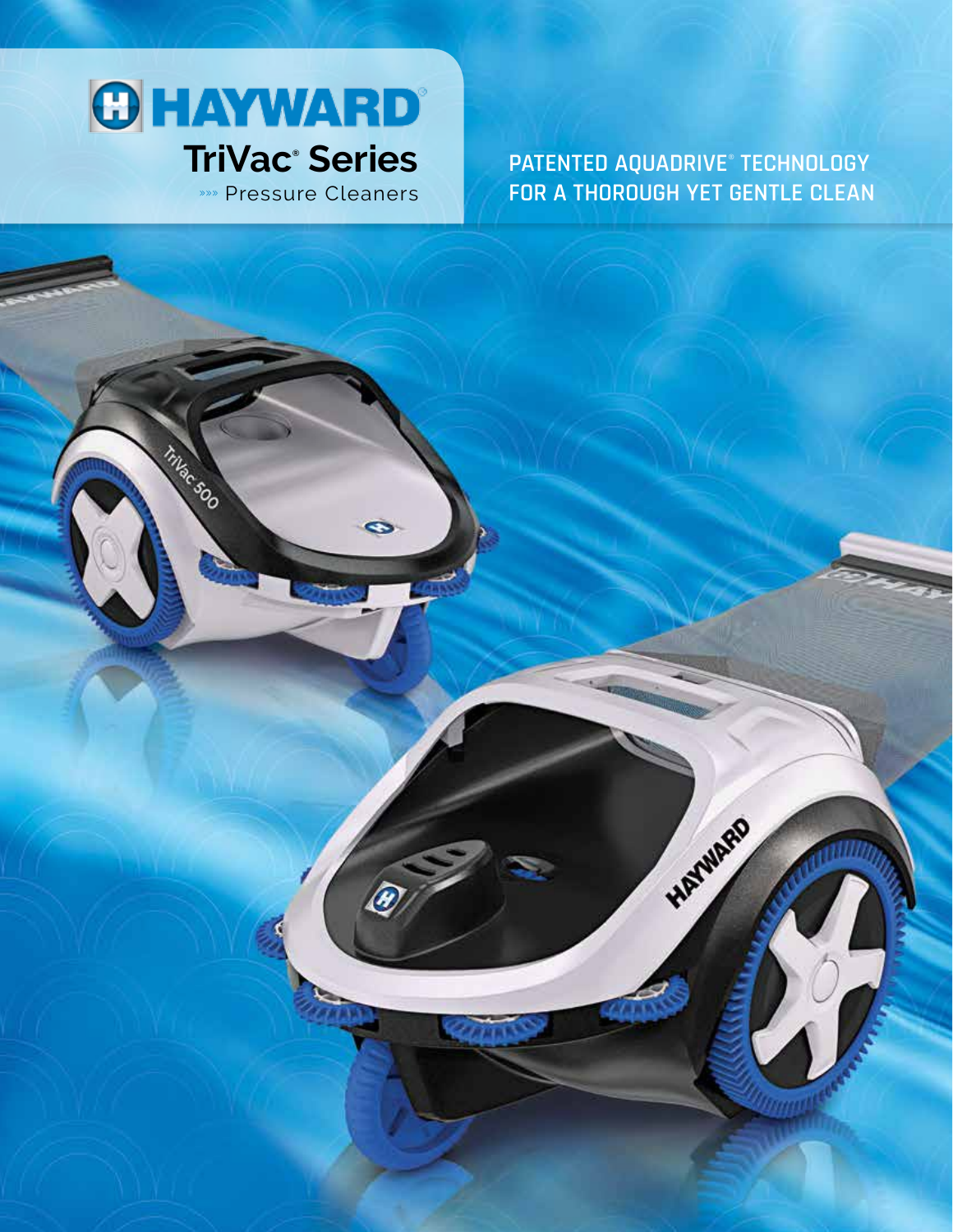# **CLEAN** ON A WHOLE NEW LEVEL.

Tillac too

#### **Patented extra-large debris bag**

with unique float carries more without getting dragged down

**Easy-access dial** provides a choice of Skimming Top or Bottom/Wall cleaning modes.

**Powerful sweep hose** improves coverage by stirring up debris in hard-to-reach areas

**Wide vacuum inlet** works in concert with three high-pressure venturi jets to pick up larger debris

**Low-friction wheels** eliminate wear-and-tear on pool surfaces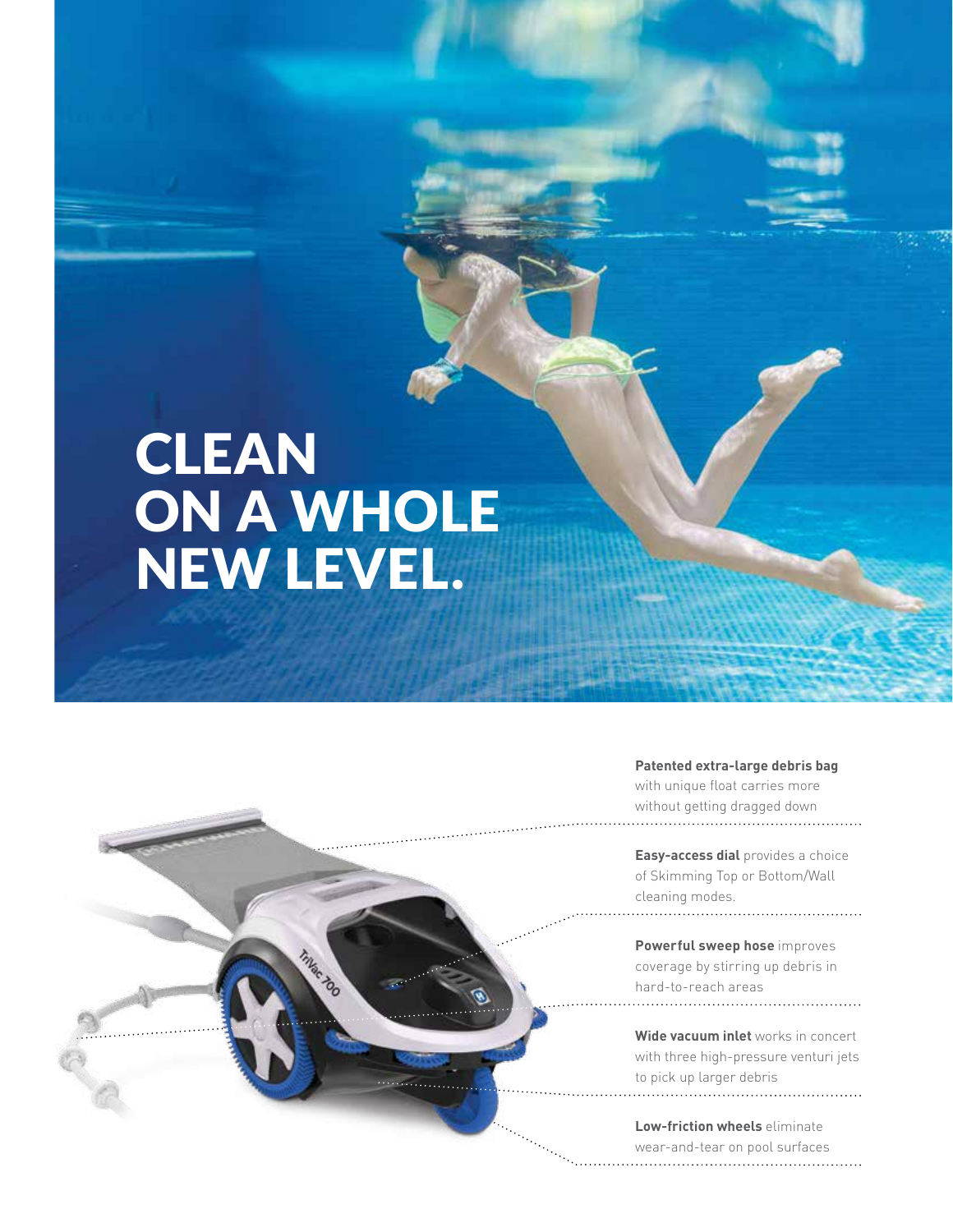

# With two powerful cleaning modes, TriVac<sup>®</sup> 700 has your pool covered.

TriVac 700 is the only pool cleaner that can skim debris from the surface of the water or thoroughly vacuum the floor, walls and coves. Simply turn the dial to select either Skimming Top or Bottom/Wall mode, and enjoy the results you want, when you want them.



#### THE MOST COMPLETE CLEAN

With its patented skimming feature, TriVac 700 is the only cleaner that captures debris on the surface of the water as well as the floor and walls.



#### GENTLER ON POOL SURFACES

Patented AquaDrive® technology uses powerful water jets to propel the cleaner forward, providing superior coverage that won't harm your pool's finish.



#### FASTER, MORE EFFICIENT OPERATION

A unique short back-up sequence allows TriVac 700 to quickly and easily maneuver around obstacles, spending more time cleaning and less time turning.



## TRIVAC® 500

Don't need to skim the surface of your pool? Try TriVac 500. Built with the same powerful features as TriVac 700, minus the skimming capability, it provides complete coverage of your pool's floor, walls and coves with flawless results every time.